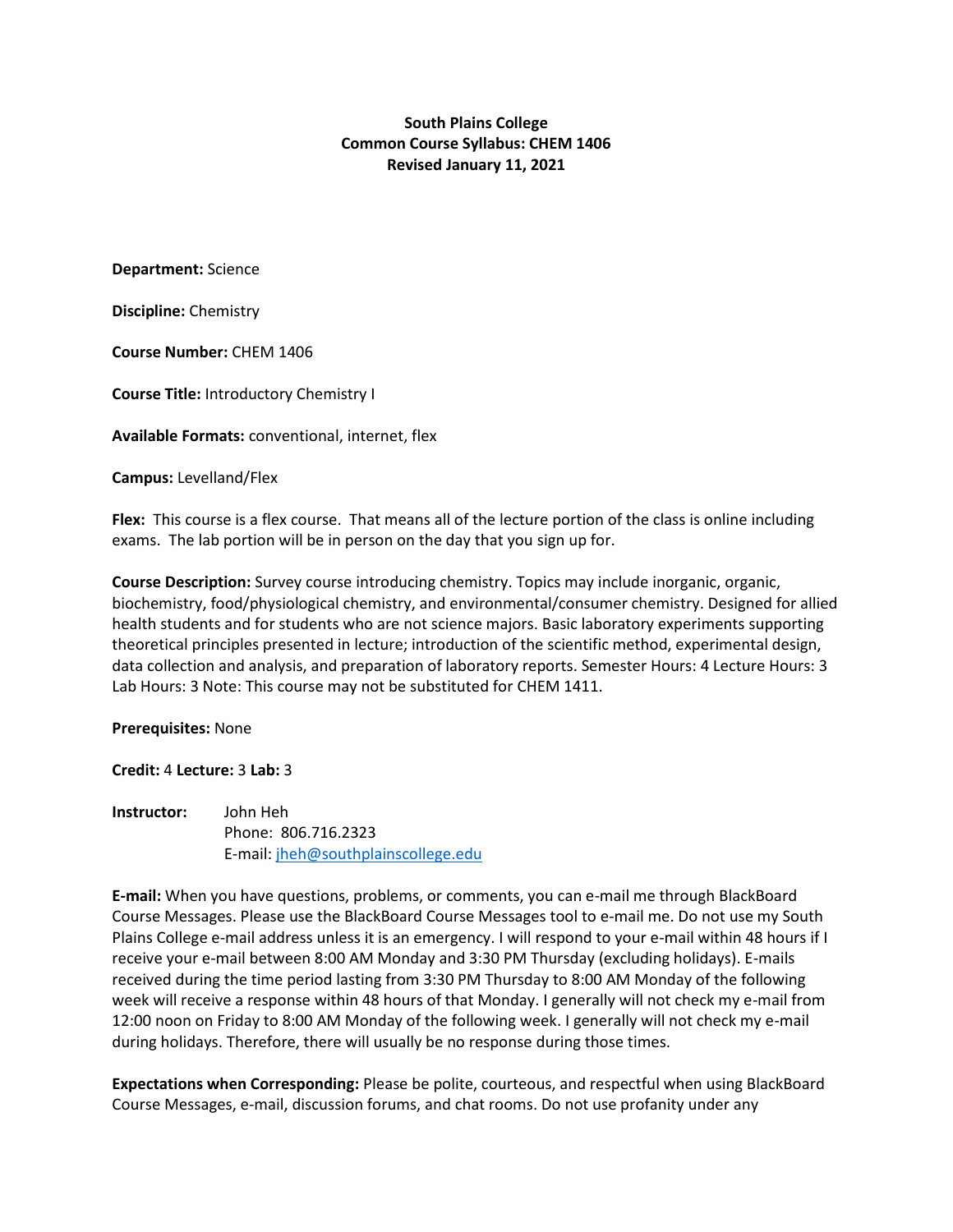circumstances. Do not write disrespectful, insulting, mean, rude, profane, insensitive, or other hurtful messages or comments under any circumstances. Failure to abide by this policy will result in the appropriate disciplinary actions. Students are expected to maintain a pleasant learning environment for themselves as well as for their classmates. Therefore, if, in the view of the instructor, a student is disrupting the class, the appropriate disciplinary action will be taken.

**Online Disclaimer:** This is to notify you that materials you may be accessing in chat rooms, emails, discussion forums or unofficial web pages are not officially sponsored by the instructor or South Plains College. The United States Constitution rights of free speech apply to all members of our community regardless of the medium used. The instructor and South Plains College disclaim all liability for data, information or opinions expressed in these forums.

### **Textbooks:**

- 1. All lecture material is provided to you in BlackBoard on PowerPoints, Word files, PDF documents, and videos.
- 2. The Lab Manual was included in your fees through Inclusive Access.

## **Supplies:**

- 1. Scientific Calculator
- 2. Computer
- 3. Safety Glasses
- 4. Mask

## **Inclusive Access Syllabus Statement**

### **Inclusive Access:**

- **Lab Manual:** The lab manual for this course is available in digital form through the Inclusive Access program at South Plains College. That means the e-book edition of the lab manual is provided in the Blackboard portion of the course from the first day of class. The fee for the lab manual is included in the student tuition/fee payment, so there is no additional lab manual charge.
- **E-book features:** Access to a cloud-based e-reader is provided by RedShelf via Blackboard. RedShelf e-book features include the ability to hear the text read aloud, highlight, take notes, create flash cards, see word definitions, build study guides, print select pages, and download up to 20% of the book for offline access. Visit [https://solve.redshelf.com/hc/en-us/requests/new](about:blank) for e-book issues and support.
- **Upgrading to a physical textbook:** Students who prefer a printed textbook rather than an ebook may purchase a loose-leaf edition from the SPC Bookstore or the textbook publisher at a reduced price.
- **How to opt out of Inclusive Access:** As long as they meet the opt-out deadline, students may choose not to participate in the Inclusive Access program if they have a textbook from another source. To opt out of the Inclusive Access e-book/resources, students will need to locate the RedShelf tool in their Blackboard course and follow the instructions given there. Students who need assistance to opt out should contact their instructor or the SPC Bookstore. The Inclusive Access fee will be refunded to students who opt out after the twelfth class day.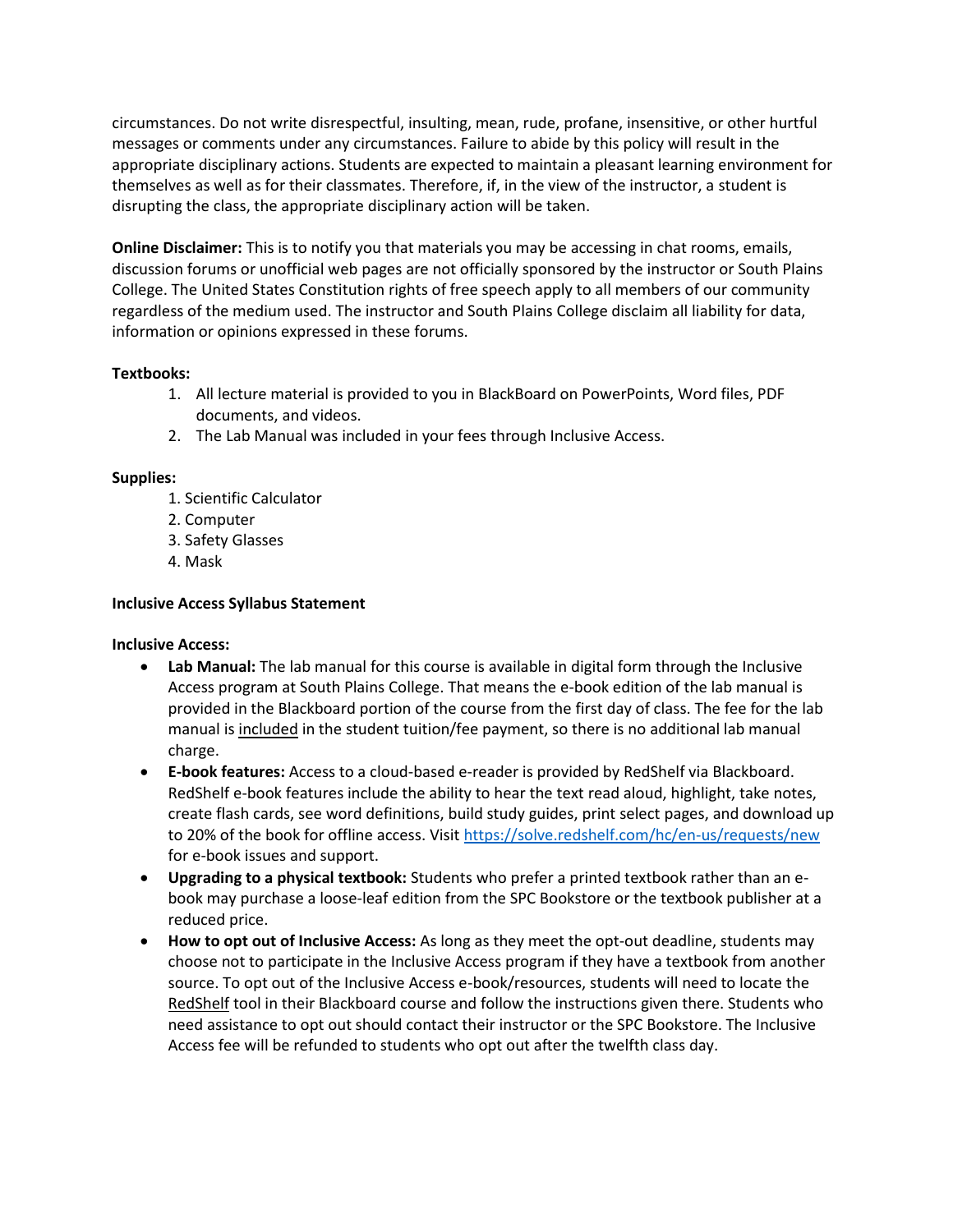#### **Minimum Computer Requirements:**

- 1. Personal computer
- 2. Web Browser: Google Chrome works best
- 3. A high-speed internet connection
- 4. Microsoft Word and Microsoft PowerPoint software (a recent version)
- 5. Software or Program to read PDFs
- 6. A good soundcard and functioning speakers

7. Knowledge of how to navigate web pages and how to deal with pop-up blockers and other devices and warnings on your browser

8. Knowledge of how to download files from the internet and find them on your computer once they are downloaded

- 9. Knowledge of basic operations of Microsoft Word and Microsoft
- 10. Knowledge of how to view and adjust videos

### **This course partially satisfies a Core Curriculum Requirement**:

Life and Physical Sciences Foundational Component Area (030)

#### **Core Curriculum Objectives addressed:**

- Communications skills—to include effective written, oral and visual communication
- Critical thinking skills—to include creative thinking, innovation, inquiry, and analysis, evaluation and synthesis of information
- Empirical and quantitative competency skills—to manipulate and analyze numerical data or observable facts resulting in informed conclusions
- Teamwork—to include the ability to consider different points of view and to work effectively with others to support a shared purpose or goal

### **Student Learning Outcomes:**

#### **From Lecture:**

1. Convert units of measure and demonstrate dimensional analysis skills

2. Define the fundamental properties of matter and classify matter, compounds, and chemical reactions.

- 3. Determine the basic nuclear and electronic structure of atoms.
- 4. Distinguish between ionic and covalent compounds and name the different compounds.
- 5. Identify trends in chemical and physical properties of the elements using the periodic table.
- 6. Determine the role of energy in physical and chemical reactions.

7. Use the mole concept to determine the number of atoms, moles, grams, and solve elementary stoichiometry-based calculations.

- 8. Determine the concentrations of solutions using percentage and molarity designations.
- 9. Use various characteristics of a solution to identify it as an acid or base.
- 10. Identify and name various organic compounds.
- 11. Identify and explain the functions of carbohydrates, lipids, and proteins.

#### **From Lab:**

1. Use basic apparatus and apply experimental methodologies used in the chemistry laboratory.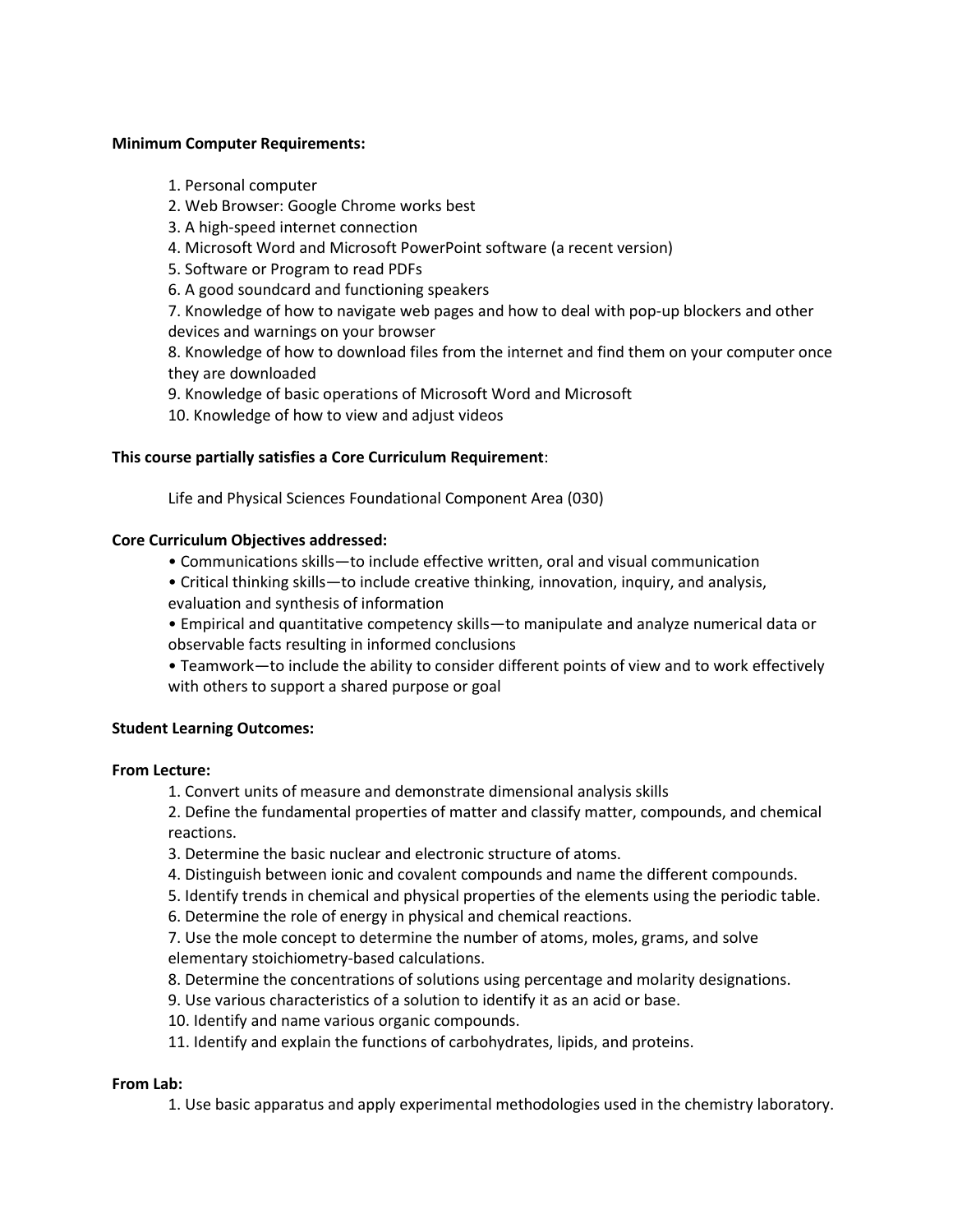2. Demonstrate safe and proper handling of laboratory equipment and chemicals.

- 3. Conduct basic laboratory experiments with proper laboratory techniques.
- 4. Make careful and accurate experimental observations.
- 5. Relate physical observations and measurements to theoretical principles.
- 6. Interpret laboratory results and experimental data and reach logical conclusions.

7. Record experimental work completely and accurately in laboratory notebooks and communicate experimental results clearly in written reports.

8. Design fundamental experiments involving principles of chemistry.

9. Identify appropriate sources of information for conducting laboratory experiments involving principles of chemistry.

## **Course Evaluation:**

**Lecture Exams:** There will be three lecture exams covering the material that is discussed during the lecture portion of this course. The schedule for the lecture exams is given in this course information sheet. Each lecture exam will count 100 points. The lecture exams will be approximately 25 questions. The format will be multiple choice. The exams will be conducted on BlackBoard. Exams will be timed. You will have 120 minutes to finish the exam. You may only open the exam once, and it must be finished in one sitting.

**Exam 1 (Chapters 1, 2, 3): 100 points Exam 2 (Chapters 4, 5, 6): 100 points Exam 3 (Chapters 7, 8, 9): 100 points** 

The material scheduled for each lecture exam is subject to change. Changes will be announced if necessary.

*There will be no make-ups for lecture exams unless a student is hospitalized due to COVID. This will require documentation to be provided to the Dean of Students and/or the Associate Director of Health & Wellness. All other missed lecture exams will receive a grade of zero.*

**Homework:** Homework will be in the form of practice problems on the power points. The practice problems will not be collected and graded. It is essential that the practice problems be completed, as the practice problems will be very similar to the types of problems encountered on the exams.

**Lab Exercises on BlackBoard**: There will be 8 lab exercises on BlackBoard. The lab exercises are designed to acquaint you with the experiment(s) before you come to campus and perform the experiment(s). The lab exercise must be completed by 11:59 PM of the Sunday before that week's experiments. The schedule for the lab exercises is given in this course information sheet. Since we will have 8 weeks of experiments, there are 8 lab exercises. Each lab exercise will count 5 points. The lab exercises will be approximately 5 questions. The format will be multiple choice. The lab exercises will be conducted on BlackBoard. Lab exercises will be timed. You will have 60 minutes to finish the lab exercise. You may only open the lab exrercise once, and it must be finished in one sitting.

**8 Lab Exercises (5 points each): 40 points total**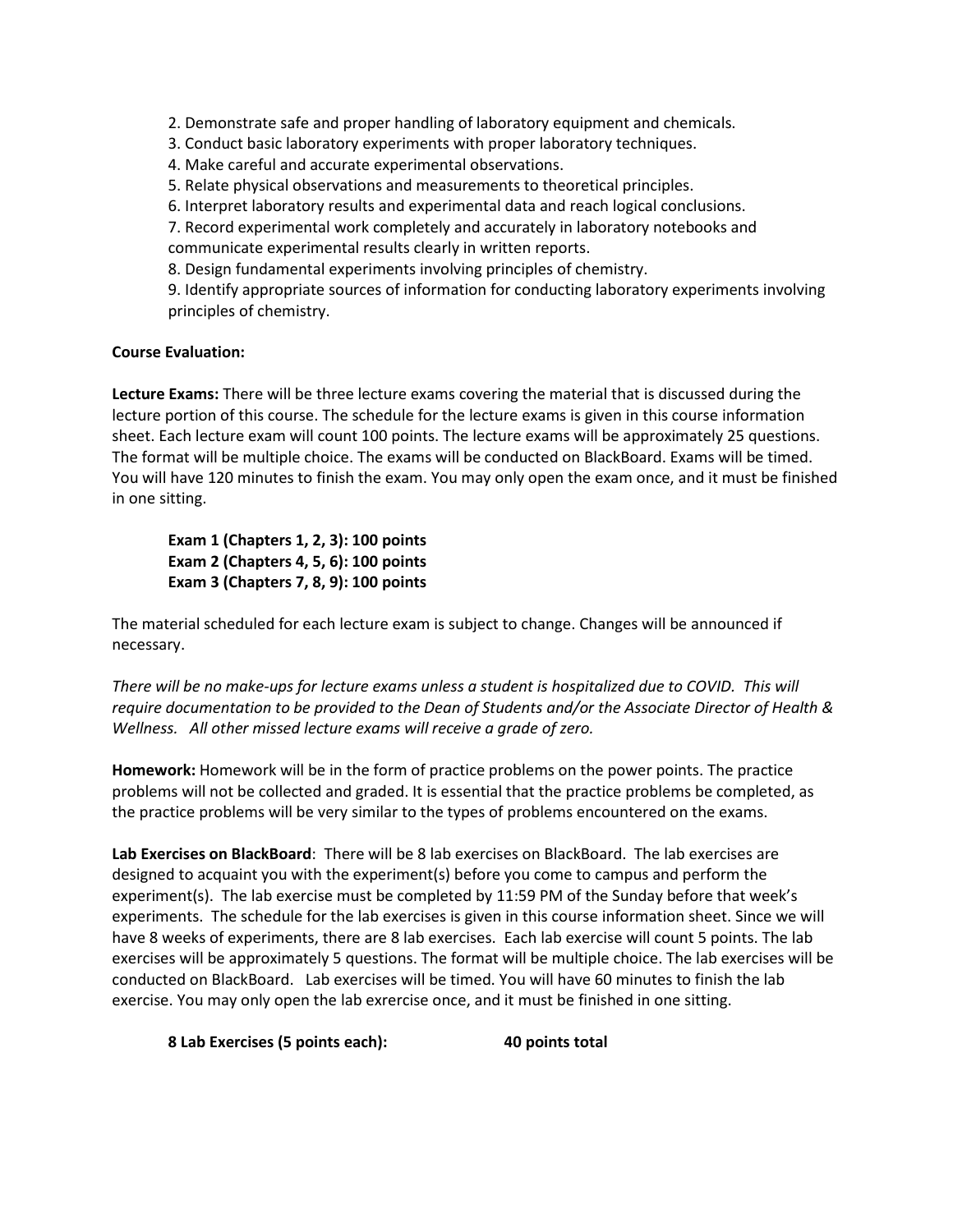*There will be no make-ups for lab exercises unless a student is hospitalized due to COVID. This will require documentation to be provided to the Dean of Students and/or the Associate Director of Health & Wellness. All other missed lab exercises will receive a grade of zero.*

**In-Person Lab Experiments:** The in-person lab experiment portion of this class will be comprised of topic discussion, homework problems practice; and most commonly, lab experiments. The in-person lab portion of this course will consist of group work.

**Lab Completion Grade:** The lab completion grade will come from 8 lab completion grades. We have 8 days of in-person labs planned. For each day, I will walk by each lab group and check your work. If the work is completed, you will receive the full lab completion grade. If the work is not complete, then I will ask you to continue until it is. And then you will get the lab completion grade. The lab completion grade is a total of 12 points for each lab day that we meet in-person.

# **8 Lab Completion Grades (12 points each): 96 points total**

The material scheduled for each lab is subject to change. Changes will be announced if necessary.

*If a student is absent during the lab day, arrangements can be made to make up the lab doing an alternative exercise.*

**Final Exam:** The final exam will not be comprehensive. *There will be no make-up exam for the final exam. A missed final exam will receive a grade of zero.* The time of the final exam is given in this course information sheet. The final exam will count 100 points. The final exam will be approximately 40 questions. The format will be multiple choice. The final exam will be conducted on BlackBoard. The final exam will be timed. You will have 120 minutes to finish the final exam. You may only open the final exam once, and it must be finished in one sitting.

# **Final Exam (Chapters 10, 11, 12): 100 points**

The material scheduled for the final exam is subject to change. Changes will be announced if necessary.

**Final Course Grade:** At the end of the semester, all of your points earned will be added together. Your final course grade will come from your point total. The point totals and their corresponding final course grades are listed below:

| Point total:  | Final Course Grade: |
|---------------|---------------------|
| 478 and above | А                   |
| $423 - 477$   | в                   |
| $369 - 422$   | C                   |
| $316 - 368$   | D                   |
| $0 - 315$     | F                   |
|               |                     |

**Attendance Policy:** Students are expected to login frequently in order to be successful in this course. A student will be administratively withdrawn from this course when absences become excessive. If you miss a total of 3 lecture exams, you may be dropped from the course with a grade of X. Absences caused by official South Plains College activities will be excused. No other absences will be excused. It is the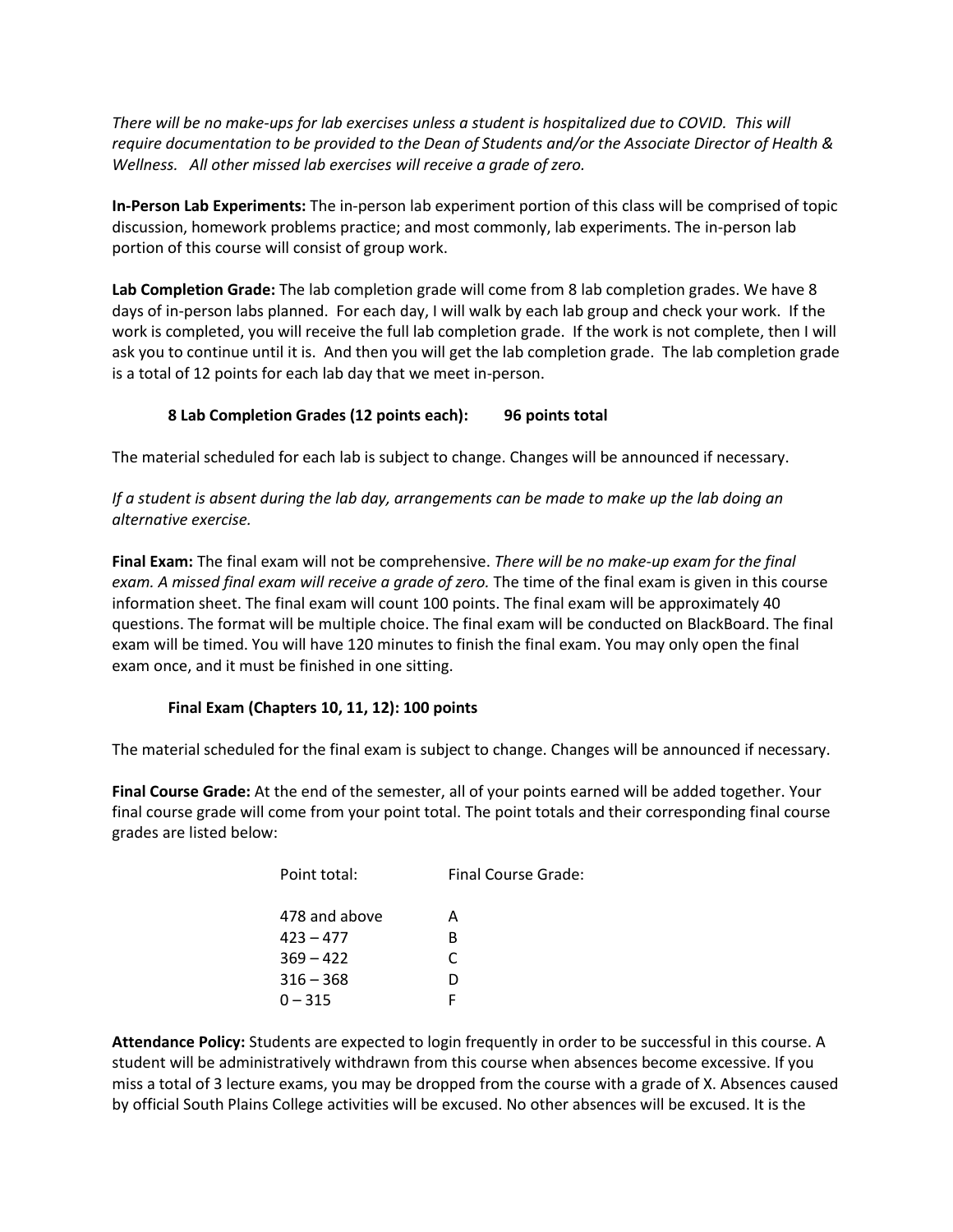student's responsibility to verify administrative drops for excessive absences through MySPC using his or her student online account. If it is determined that a student is awarded financial aid for a class or classes in which the student never attended or participated, the financial aid award will be adjusted in accordance with the classes in which the student did attend/participate and the student will owe any balance resulting from the adjustment. This is in accordance with the policies set forth in the SPC General Catalog. Students are officially enrolled in all courses for which they pay tuition and fees at the time of registration. Should a student, for any reason, delay in reporting to this class (by logging into the course on BlackBoard) after official enrollment, absences will be attributed to the student from the first class day. Students who enroll in a course but have "Never Attended" (by not logging into this course on BlackBoard) by the official census date, as reported by the faculty member, will be administratively dropped by the Office of Admissions and Records. This course information sheet contains the schedule of lectures and labs. If you are unable to finish this course, complete a withdrawal slip at the registrar's office.

**Plagiarism and Cheating:** Students are expected to do their own work on all projects, quizzes, assignments, examinations, and papers. Cheating will not be tolerated. If a student is caught cheating on an exam or lab report, a grade of zero will be given for that exam or lab report.

Plagiarism violations include, but are not limited to, the following:

1. Turning in a paper that has been purchased, borrowed, or downloaded from another student, an online term paper site, or a mail order term paper mill;

2. Cutting and pasting together information from books, articles, other papers, or online sites without providing proper documentation;

3. Using direct quotations (three or more words) from a source without showing them to be direct quotations and citing them; or

4. Missing in-text citations.

Cheating violations include, but are not limited to, the following:

- 1. Obtaining an examination by stealing or collusion;
- 2. Discovering the content of an examination before it is given;

3. Using an unauthorized source of information (notes, textbook, text messaging, internet, apps) during an examination, quiz, or homework assignment;

4. Entering an office or building to obtain unfair advantage;

- 5. Taking an examination for another;
- 6. Altering grade records;

7. Copying another's work during an examination or on a homework assignment;

8. Rewriting another student's work in Peer Editing so that the writing is no longer the original student's;

9. Taking pictures of a test, test answers, or someone else's paper.

**Student Code of Conduct Policy:** Any successful learning experience requires mutual respect on the part of the student and the instructor. Neither instructor nor student should be subject to others' behavior that is rude, disruptive, intimidating, aggressive, or demeaning. Student conduct that disrupts the learning process or is deemed disrespectful or threatening shall not be tolerated and may lead to disciplinary action and/or removal from class.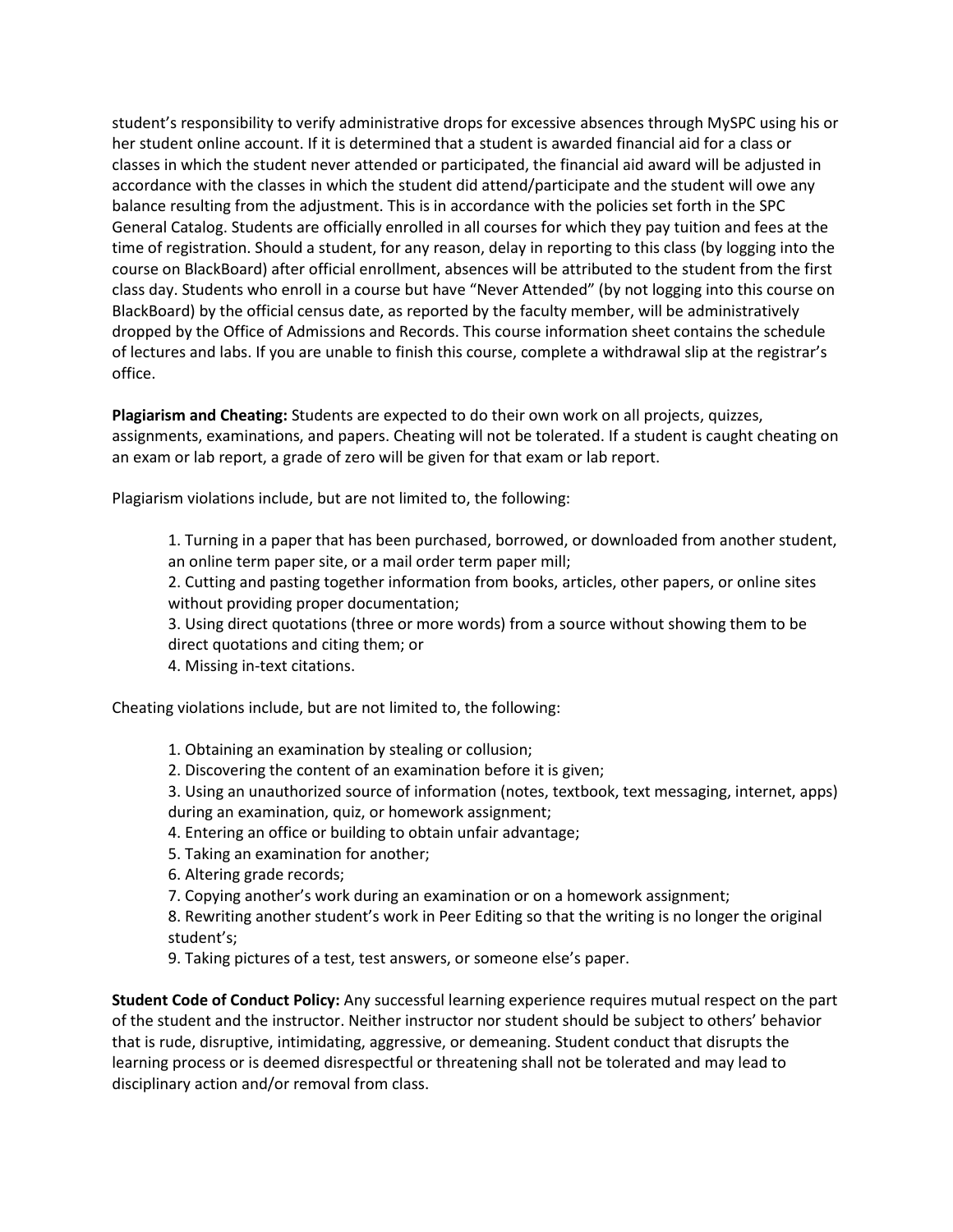**Diversity Statement:** In this class, the teacher will establish and support an environment that values and nurtures individual and group differences and encourages engagement and interaction. Understanding and respecting multiple experiences and perspectives will serve to challenge and stimulate all of us to learn about others, about the larger world and about ourselves. By promoting diversity and intellectual exchange, we will not only mirror society as it is, but also model society as it should and can be.

**Disability Statement:** Students with disabilities, including but not limited to physical, psychiatric, or learning disabilities, who wish to request accommodations in this class should notify the Disability Services Office early in the semester so that the appropriate arrangements may be made. In accordance with federal law, a student requesting accommodations must provide acceptable documentation of his/her disability to the Disability Services Office. For more information, call or visit the Disability Services Office at Levelland (Student Health & Wellness Office) 806-716-2577, Reese Center (Building 8) 806-716-4675, or Plainview Center (Main Office) 806-716-4302 or 806-296-9611.

**Nondiscrimination Policy:** South Plains College does not discriminate on the basis of race, color, national origin, sex, disability or age in its programs and activities. The following person has been designated to handle inquiries regarding the non-discrimination policies: Vice President for Student Affairs, South Plains College, 1401 College Avenue, Box 5, Levelland, TX 79336. Phone number 806-716- 2360.

**Title IX Pregnancy Accommodations Statement:** If you are pregnant, or have given birth within six months, Under Title IX you have a right to reasonable accommodations to help continue your education. To activate accommodations you must submit a Title IX pregnancy accommodations request, along with specific medical documentation, to the Director of Health and Wellness. Once approved, notification will be sent to the student and instructors. It is the student's responsibility to work with the instructor to arrange accommodations. Contact the Director of Health and Wellness at 806-716-2362 or email cgilster@southplainscollege.edu for assistance.

**COVID-19 Statement:** It is the policy of South Plains College for the Spring 2021 semester that as a condition of on-campus enrollment, all students are required to engage in safe behaviors to avoid the spread of COVID-19 in the SPC community. Such behaviors specifically include the requirement that all students properly wear CDC-compliant face coverings while in SPC buildings including in classrooms, labs, hallways, and restrooms. Failure to comply with this policy may result in dismissal from the current class session. If the student refuses to leave the classroom or lab after being dismissed, the student may be referred to the Dean of Students on the Levelland campus or the Dean/Director of external centers for Student Code of Conduct Violation. Students who believe they have been exposed or may be COVID-19 positive, must contact Health Services, DeEtte Edens, BSN, RN at (806) 716-2376 or [dedens@southplainscollege.edu.](mailto:dedens@southplainscollege.edu)

**Campus Concealed Carry:** Texas Senate Bill - 11 (Government Code 411.2031, et al.) authorizes the carrying of a concealed handgun in South Plains College buildings only by persons who have been issued and are in possession of a Texas License to Carry a Handgun. Qualified law enforcement officers or those who are otherwise authorized to carry a concealed handgun in the State of Texas are also permitted to do so. Pursuant to Penal Code (PC) 46.035 and South Plains College policy, license holders may not carry a concealed handgun in restricted locations. For a list of locations and Frequently Asked Questions, please refer to the Campus Carry page at: http://www.southplainscollege.edu/campuscarry.php Pursuant to PC 46.035, the open carrying of handguns is prohibited on all South Plains College campuses. Report violations to the College Police Department at 806-716-2396 or 9-1-1.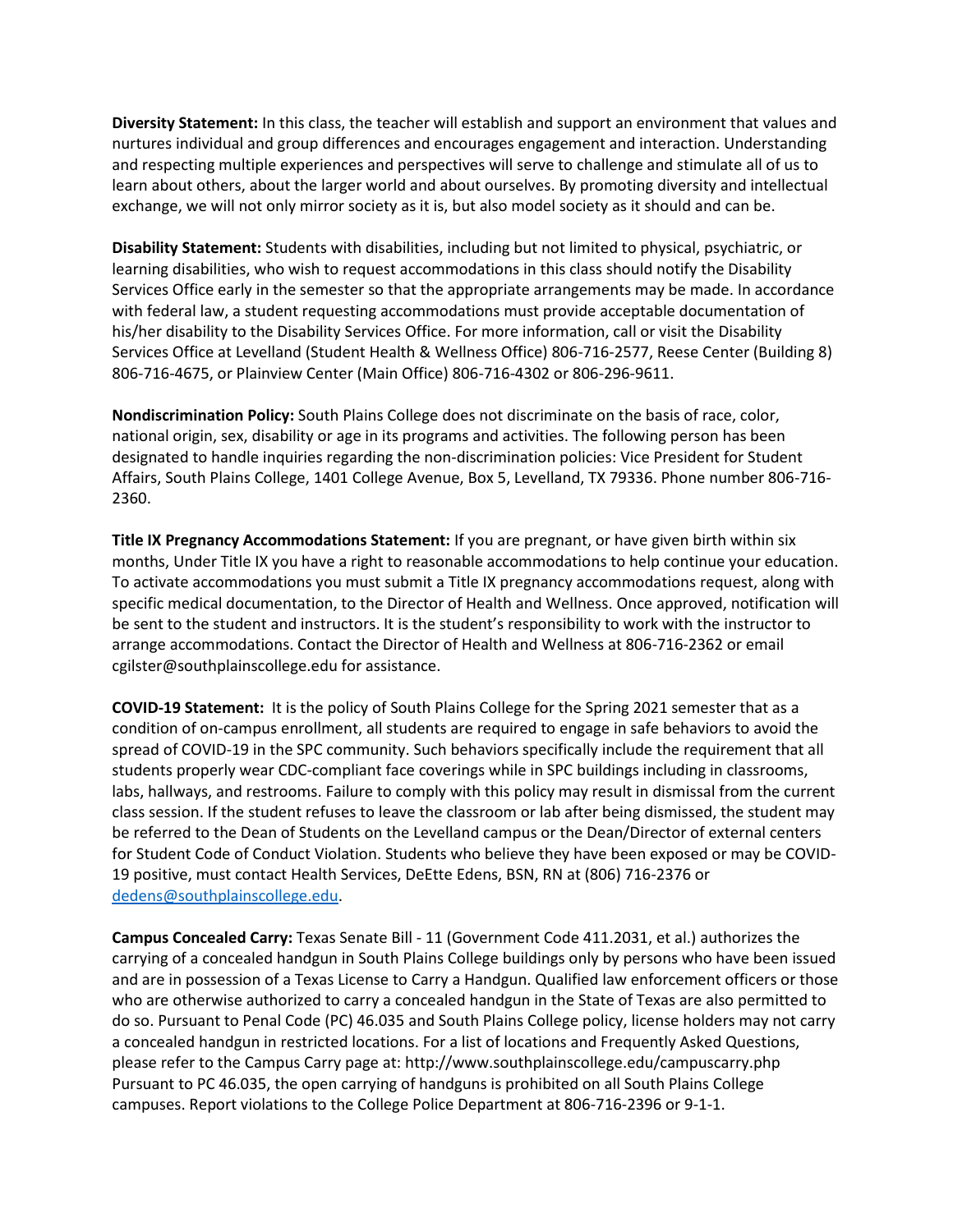**Lab Safety:** The chemistry laboratory is a potentially hazardous environment. Therefore, all students must follow all of the safety rules passed out to you during the safety presentation. The students must also follow any specific safety rules listed in the lab manual and any that the instructor may announce during a lab period. A student not following the safety rules may be asked to leave the laboratory.

**Safety Rules:** These safety rules will be passed out in lab. The safety rules must be followed. Failure to do so can result in you being asked to leave the laboratory. You will be required to sign a sheet indicating you have read and agreed to follow the safety rules before being allowed to perform an experiment.

**BlackBoard:** The lecture portion of this course is completely online and is conducted through BlackBoard. BlackBoard may be accessed at https://southplainscollege.blackboard.com/ For help concerning the use and features of BlackBoard you can access the help menu at the left side of each BlackBoard page that you visit.

**Copyright Notice:** All material presented by the instructor in this online class is copyright protected. The material presented by the instructor may not be modified or altered in any way. You have permission to print out one copy of any material presented by the instructor in this online class (class information sheet, course orientation, and chapter PowerPoint presentations). The one copy must only be used for your personal educational use during this semester. The material may not be altered or modified in any way. The material may not be distributed in any way. You have permission to download the same material to your computer hard drive or other medium in order to print out the material. Any material downloaded must only be used for your personal educational use. The downloaded material may not be altered or modified in any way. The downloaded material may not be distributed in any way.

**Computer Problems OR BlackBoard Server Problems:** If a student's internet connection goes down, or a student's computer crashes or otherwise becomes inoperable for BlackBoard, it is the responsibility of the student to have their internet connection and/or computer repaired as soon as possible in order to avoid getting behind in the class. While the computer and/or internet connection is being repaired, the student should seek an alternate computer. This could be a friend's computer, a relative's computer, a computer at a library, or a computer at the computer lab on the Levelland or Reese campuses. It will be the student's responsibility to find an alternate computer to avoid getting behind in the class. If your computer crashes during a lab report or an exam, contact me immediately so that I can reset the lab report or exam for you. It is the responsibility of the student to have a backup plan in place. If the BlackBoard server goes down, the appropriate time extensions on any lab reports or exams will be determined and announced by the instructor.

**Logging into the Course:** You are not allowed to give your user ID and/or password to anyone. You will be dropped and given an F for your final grade if someone besides you is caught logging into this course under your user ID and/or password.

**Course Schedule:** The following table contains the tentative course schedule. All material (including lecture material, experiment material, and material scheduled for the lecture exams) is subject to change. Also, all dates are subject to change. Changes will be announced if necessary. Make note of the bold parts.